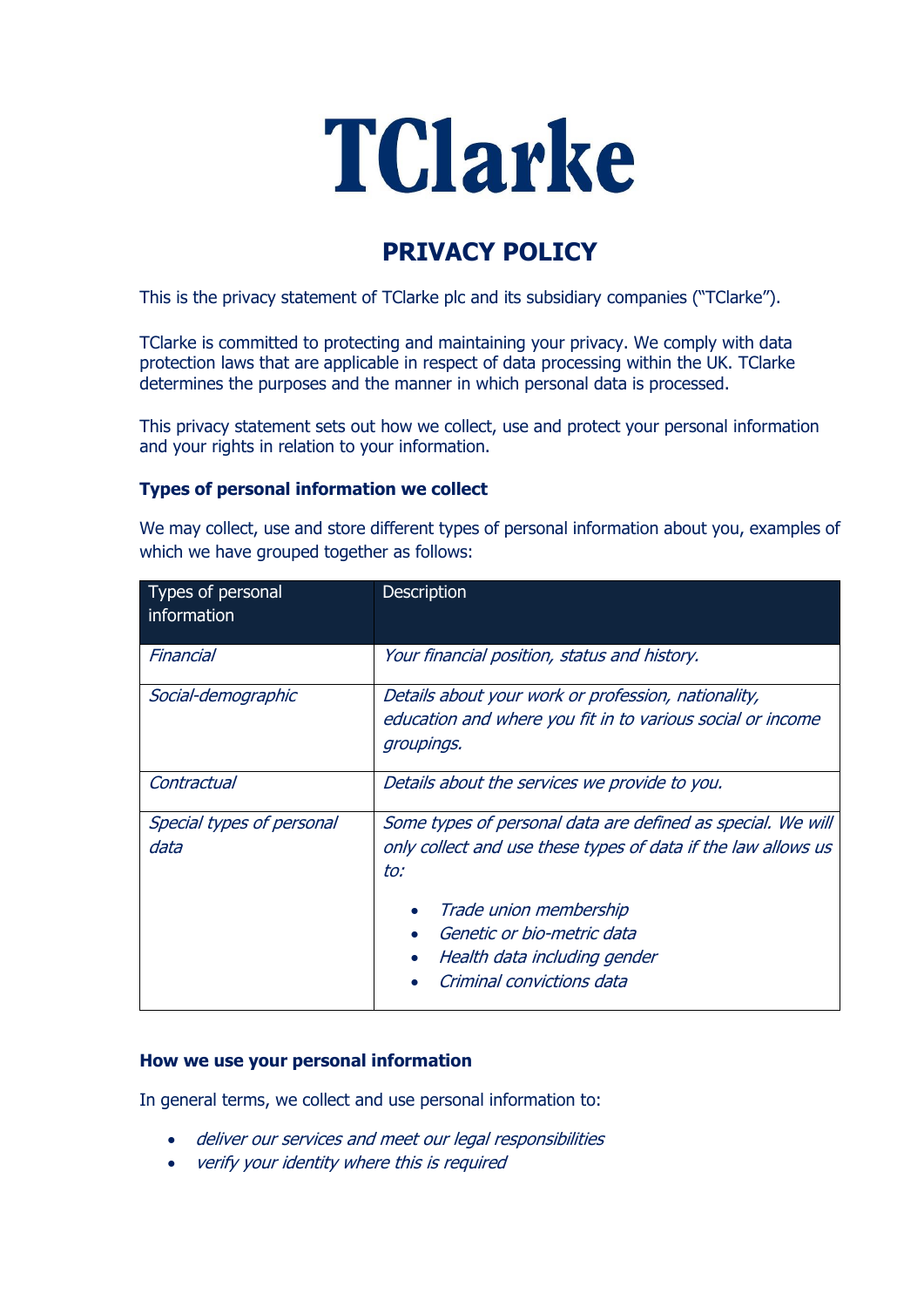- contact you by post, email or telephone
- understand your needs and how they may be met
- maintain our records
- process financial transactions
- prevent and detect crime, fraud or corruption

More specifically, the table below explains how we use your personal information and the reasons that we rely on in doing so. Where these reasons include legitimate interests, we explain what these legitimate interests are.

| What we use your<br>information for |                                                                                                                                                                                                          | Our reasons                                                          | Our legitimate interests                                                                                                               |
|-------------------------------------|----------------------------------------------------------------------------------------------------------------------------------------------------------------------------------------------------------|----------------------------------------------------------------------|----------------------------------------------------------------------------------------------------------------------------------------|
| $\bullet$                           | To deliver our services<br>To make and manage<br>customer payments<br>To manage fees, charges<br>and interest due on<br>customer accounts<br>To collect and recover<br>money that is owed to us          | Contractual performance<br>Legitimate interests<br>Legal obligations | Being efficient about how<br>we fulfil our legal and<br>contractual duties<br>Complying with<br>regulations that apply to<br><b>US</b> |
|                                     | To run our business in an<br>efficient and proper way.<br>This includes managing<br>our financial position,<br>business capability,<br>planning,<br>communications,<br>corporate governance<br>and audit | Legitimate interests<br>Legal obligations                            | Being efficient about how<br>we fulfil our legal duties<br>Complying with<br>regulations that apply to<br><b>US</b>                    |
|                                     | To exercise our rights set<br>out in contracts and<br>agreements                                                                                                                                         | Contractual performance                                              |                                                                                                                                        |

# **Where we collect your personal information from**

We may collect personal information about you (or your business) from the following sources:

Data you give to us: e.g. When you talk to us over the phone / email us

Data we collect when you use our services: e.g. Payment and transaction data

Data from third parties that we work with: e.g. Publicly available resources, companies that introduce you to us etc.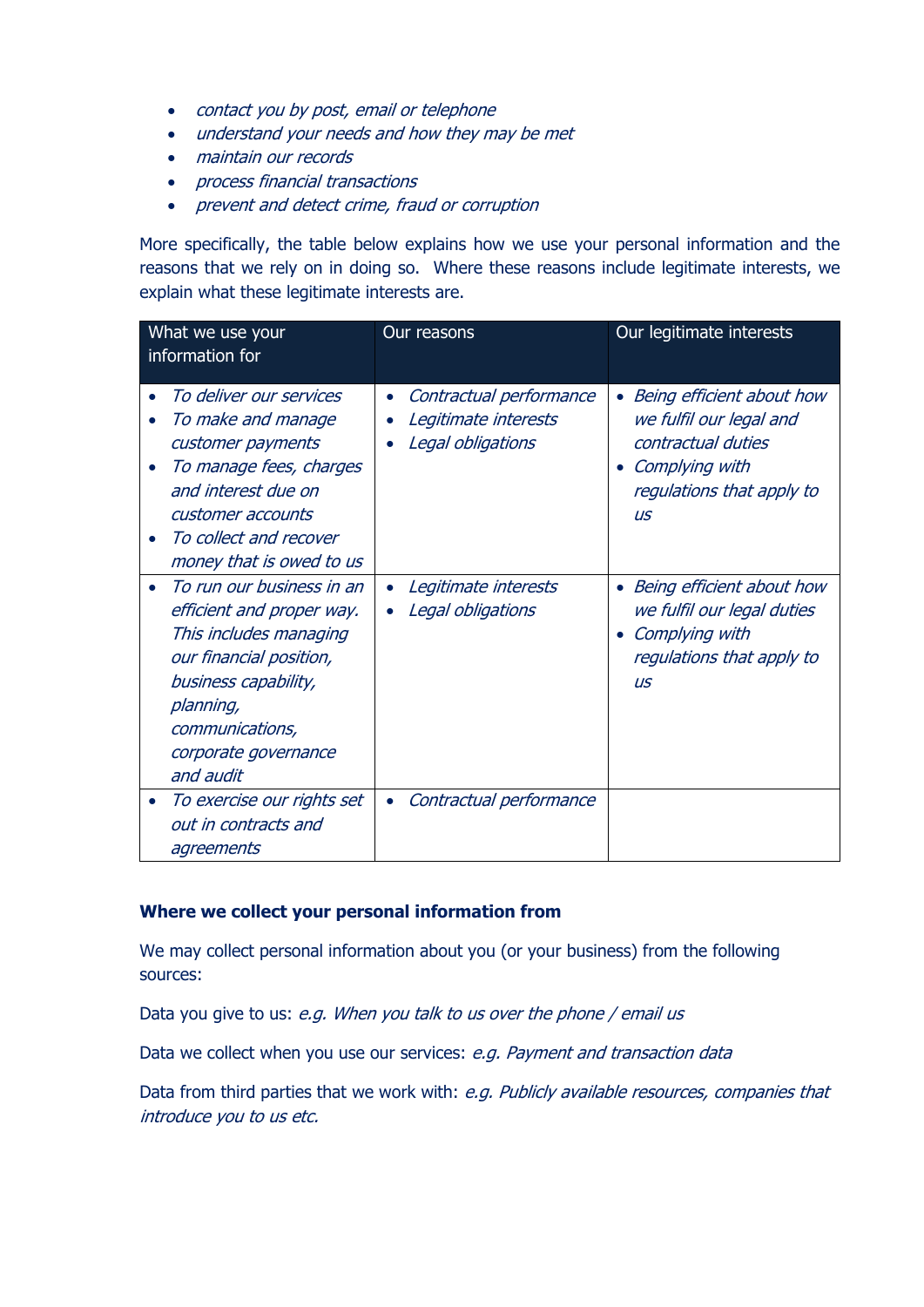## **Who we share your information with**

We may share your personal information with third parties:

- that are engaged by us to provide services to us, in which case we will require those parties to keep that information confidential and secure and to use it solely for the purpose of providing the specified services to us;
- if we or substantially all of our assets are acquired by a third party, in which case personal data held by our site will be one of the transferred assets;
- if we are under a duty to disclose or share your personal data to regulatory or law enforcement agencies.

#### **If you choose not to give your personal information**

If you choose not to give your personal information, it may delay or prohibit us from meeting our obligations/lead to us cancelling the service you have with us.

#### **Information storage and retention**

We have in place security measures to protect the security of your personal information and keep it confidential. We review these measures regularly to make sure they remain appropriate. We cannot guarantee the security of any third-party application you may use to transmit your data (for example, internet browsers).

We may transfer and process your data outside of the UK. Where your personal information is to be transferred outside the UK we will take reasonable steps to ensure that there are appropriate safeguards to protect your information.

We will keep your personal information for at least as long as we have a relationship with you. When deciding how long to keep your personal information after our relationship with you has ended, we take into account our legal, regulatory and professional obligations.

#### **Using our website**

TClarke uses Cookies on its website. Cookies are ways of saving a small amount of information. They are automatically downloaded to your device when you visit a website. Our site uses cookies to distinguish you from other users of our website. This helps us to provide you with a good experience when you browse our website and also allows us to improve our site. For detailed information on the cookies we use and the purposes for which we use them see our Cookie policy

## **Your rights**

You have rights regarding your personal information, including the right to access, correct, delete, restrict or object to our use of it.

**Access to your information** – You have the right to request a copy of the personal information about you that we hold.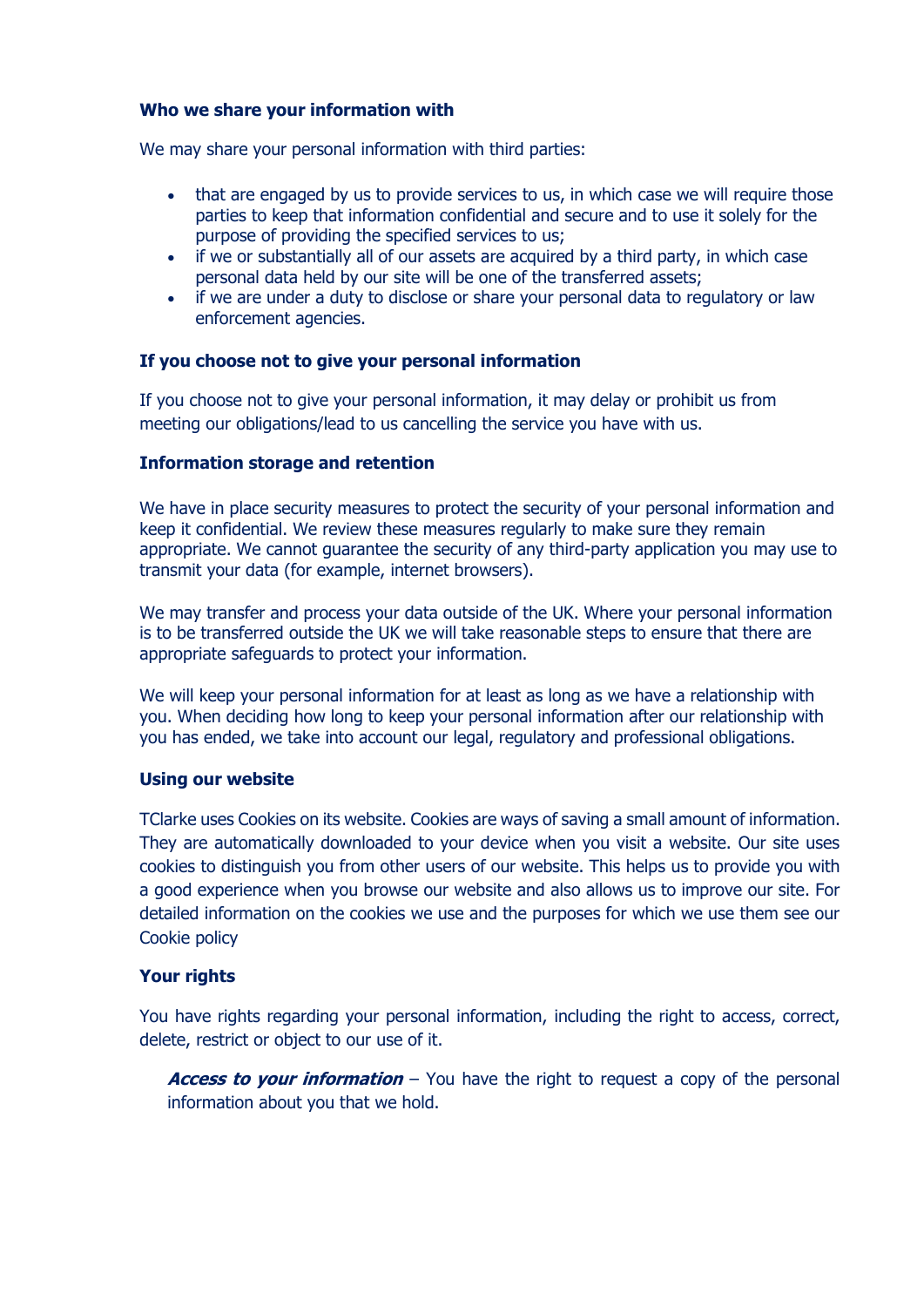**Correcting your information** – We want to make sure that your personal information is accurate, complete and up to date and you may ask us to correct any personal information about you that you believe does not meet these standards.

**Deletion of your information –** You have the right to ask us to delete personal information about you where:

- You consider that we no longer require the information for the purposes for which it was obtained
- We are using that information with your consent and you have withdrawn your consent – see Withdrawing consent to using your information below
- You have validly objected to our use of your personal information  $-$  see *Objecting* to how we may use your information below
- Our use of your personal information is contrary to law or our other legal obligations.

*Objecting to how we may use your information* – You have the right at any time to require us to stop using your personal information for direct marketing purposes. In addition, where we use your personal information to perform tasks carried out in the public interest or pursuant to the legitimate interests of us or a third party then, if you ask us to, we will stop using that personal information unless there are overriding legitimate grounds to continue.

**Restricting how we may use your information** – in some cases, you may ask us to restrict how we use your personal information. This right might apply, for example, where we are checking the accuracy of personal information about you that we hold or assessing the validity of any objection you have made to our use of your information. The right might also apply where this is no longer a basis for using your personal information, but you don't want us to delete the data. Where this right to validly exercised, we may only use the relevant personal information with your consent, for legal claims or where there are other public interest grounds to do so.

**Portability** – if we process personal information that you provide to us on the basis of consent or because it is necessary for the performance of a contract to which you are party, and in either case that processing is carried out by automated means, then you have the right to have that personal information transmitted to you in a machine-readable format. Where technically feasible, you also have the right to have that personal information transmitted directly to another controller.

**Withdrawing consent using your information** – Where we use your personal information with your consent you may withdraw that consent at any time and we will stop using your personal information for the purpose(s) for which consent was given.

Please contact us in any of the ways set out in the *Contact information and further advice* section if you wish to exercise any of these rights.